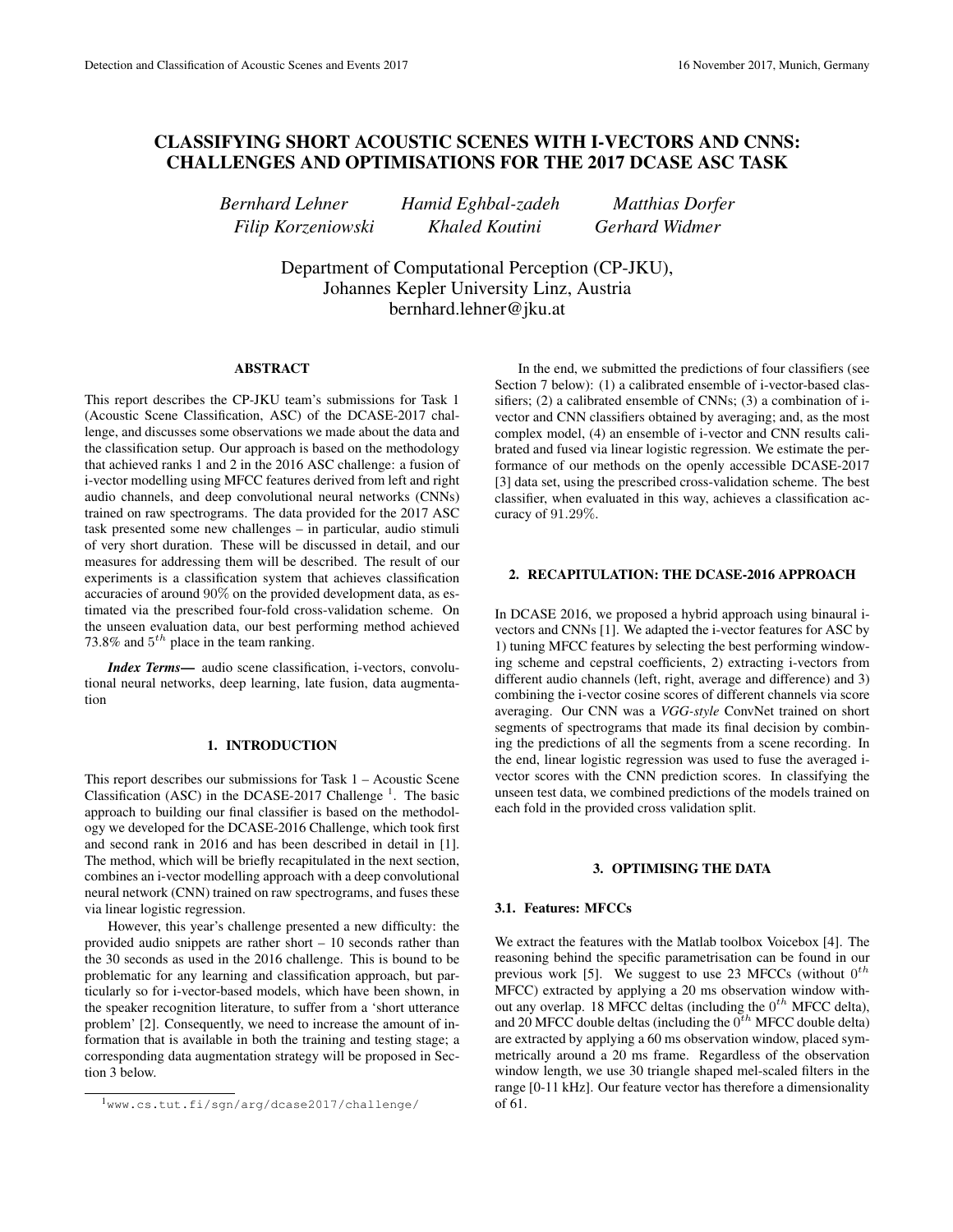#### 3.2. Binaural Feature Extraction

Simply averaging both channels into a single monaural signal could reduce the SNR of important cues that are only well captured in one of the two channels. Therefore, we suggest to extract MFCCs from left and right channels, and concatenate the resulting features into a single feature matrix with twice the length in time: Our feature extraction scheme with 20 ms hop size yields 500 observations for the given 10 s audio recordings, and by concatenating the feature vectors from both channels, we end up with 1000 observations. We do not stop here, but further increase the size of our feature matrix by concatenating features from augmented audio recordings.

## 3.3. Data Augmentation

Since the audio recordings are rather short, which is problematic in general and a particular problem for i-vector modelling approaches [2], we suggest to augment the data for training and testing. Considering various sound sources like engines, voices, bird songs, etc., it is clear that most probably the limited amount of training data will not cover the whole range of variation in terms of 'pitch'. Therefore, we propose to pitch shift the audio recordings up and down by 25, 50, and 100 cents, respectively. Even though a higher degree of alteration might make sense for some audio scenes, we do not apply it in order to avoid the introduction of artifacts due to the pitch shifting algorithm.

As a consequence, for every audio recording we end up with a feature matrix that has the same size as the feature matrix extracted from a 140 s audio recording (10 s \* 2 (left/right) \* 7 (original + shifted); 61 features \* 7000 observations) instead of just the provided 10 s audio recordings.

#### 4. THE I-VECTOR CLASSIFIER

Our starting point is the i-Vector modelling scheme already introduced for the DCASE-2016 challenge [1]. In principle, we use the same i-vector extraction pipeline, and the same post-processing of the results. A *Universal Background Model (UBM)* is first trained on the MFCCs from the training set. This UBM is then used to learn the i-vector space known as *Total Variability Space (TVS)*. Using UBM and TVS, i-vectors are extracted from the training and test set. The i-vectors are normalized to length 1 and a *Linear Discriminant Analysis (LDA)* is learned using the i-vectors of the training set. All the i-vectors are then projected into LDA space. As a next step, a *Within-Class Covariance Normalization (WCCN)* [6] is learned from these projected i-vectors. Again, all the i-vectors, which previously were projected using LDA, are further projected via WCCN. From each class, all its projected i-vectors are averaged into one i-vector which is used as the representative of the class for the scoring step. Projected i-vectors from the test set are then scored using a cosine scoring and the class-averaged i-vectors. The class with the maximum score is selected as the label for each test i-vector.

#### 5. THE DEEP CONVOLUTIONAL NEURAL NETWORK

Our basic network architecture is depicted in Table 1. The structure is very similar to the one used in our last year's submission. In particular, the feature learning part of our model follows a *VGG style network* [7] and the classification part of the network is designed as a global average pooling layer [8] over 15 feature maps (one for Table 1: Model Specifications. BN: Batch Normalization, ELU: Exponential Linear Unit, CCE: Categorical Cross Entropy. For training a constant batch size of 50 samples is used.

| Input $1 \times 500 \times 137$               |
|-----------------------------------------------|
| $5 \times 5$ Conv(pad-2, stride-2)-32-BN-ELU  |
| $3 \times 3$ Conv(pad-1, stride-1)-32-BN-ELU  |
| $2 \times 2$ Max-Pooling + Drop-Out(0.3)      |
| $3 \times 3$ Conv(pad-1, stride-1)-64-BN-ELU  |
| $3 \times 3$ Conv(pad-1, stride-1)-64-BN-ELU  |
| $2 \times 2$ Max-Pooling + Drop-Out(0.3)      |
| $3 \times 3$ Conv(pad-1, stride-1)-128-BN-ELU |
| $3 \times 3$ Conv(pad-1, stride-1)-128-BN-ELU |
| $3 \times 3$ Conv(pad-1, stride-1)-128-BN-ELU |
| $3 \times 3$ Conv(pad-1, stride-1)-128-BN-ELU |
| $2 \times 2$ Max-Pooling + Drop-Out(0.3)      |
| $3 \times 3$ Conv(pad-0, stride-1)-256-BN-ELU |
| $Drop-Out(0.5)$                               |
| $1 \times 1$ Conv(pad-0, stride-1)-256-BN-ELU |
| $Drop-Out(0.5)$                               |
| $1 \times 1$ Conv(pad-0, stride-1)-15-BN-ELU  |
| Global-Average-Pooling                        |
| 15-way Soft-Max                               |

each class) followed by a *softmax* activation. As an activation function within the network we use Exponential Linear Units (ELUs) [9]. The main conceptual difference to last year is that we changed from a sliding window averaging approach for predicting the class labels to a model that predicts on the whole audio sequence.

We follow two training protocols, which differ mainly in the way we present the input data to the network. For the first, *CNNfull*, we resample the audio to 22050 Hz, and compute a Short Time Fourier Transform (STFT) using 2048-sample windows at a frame rate of 50 fps. From this, we compute the magnitude spectrogram and apply a logarithmic filterbank with 24 bands per octave on the frequency band between 20 Hz and 8kHz. This yields 500-frame spectrograms with 137 frequency bins per data point.

For the second, *CNN*<sub>excernt</sub>, we show the network only randomly selected 2-second excerpts of the full spectrograms during training, while presenting the whole spectrogram during testing. Further, we add spectrograms computed using half and double the window size as channels to the input, resulting in a  $3 \times 200 \times 206$  dimensional input space ( $3 \times 500 \times 206$  when testing). We also apply a different dropout technique in this configuration. Instead of regular dropout, we drop out complete feature maps, however with lower probabilities (0.1 instead of 0.3, and 0.3 instead of 0.5 respectively). While the validation performances achieved by both training protocols are comparable, they seem to complement each other well in the classifier fusion. This indicates that they focus on different aspects of the input.

We run each experiment (train run on one fold) multiple times  $(> 20)$ , and only keep the top five models with respect to validation set accuracy. When changing parts of our system we then consider the mean and standard deviation over these runs to get a more reliable estimate of the impact of our modifications.

We use the ADAM update rule [10] with an initial learning rate of 0.002 and a mini-batch size of 50 samples. If accuracy has not improved during the last 20 epochs, we halve the learn rate and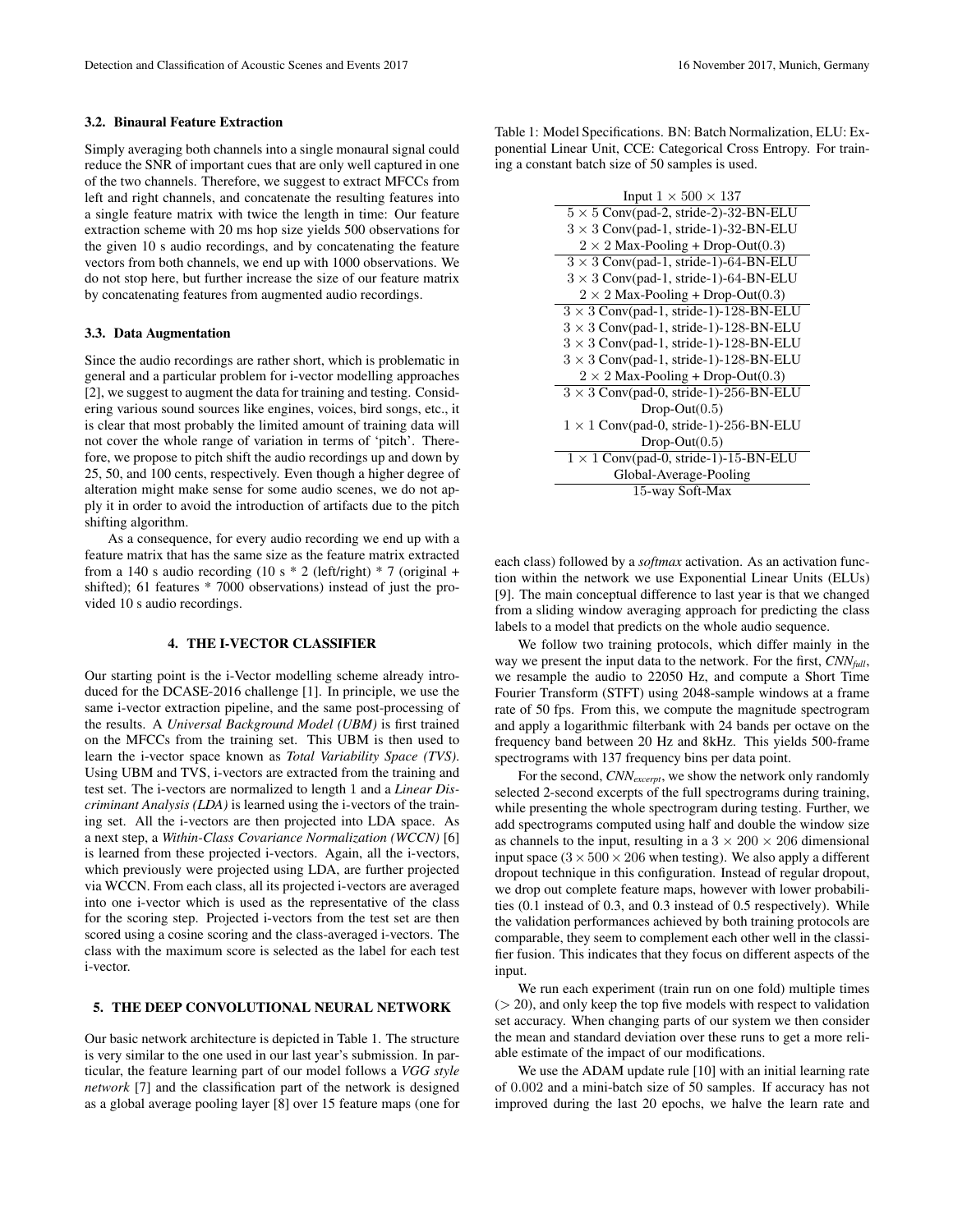continue training from the best parameter configuration (in terms of validation accuracy) found so far. This refinement procedure is repeated up to 15 times.

We observed that the individual top-5 models (which show similar overall accuracy) differ when looking at the individual class performances. To take this into account, we average the predicted class probabilities over the top-5 models for each fold to get one estimate per fold.

# 6. SCORE CALIBRATION AND LATE FUSION

As outlined above, we train three i-vector-based models and five CNN-based models (in each training protocol) for each fold. This results in 13 models per fold. We then follow a two-stage fusion and calibration procedure to obtain the test results: first, we calibrate and fuse the models fold-wise. Then, we average the predictions of the fold-wise fused models. Figure 6 shows an overview of our approach.

We calibrate the prediction scores and fuse the predictions of the individual models using *linear logistic regression*. In particular, for each fusion, we train classifier weights  $W$  and class biases  $b$ using the validation set<sup>2</sup>, and compute the fused prediction  $y =$  $\sigma$  (XW + b), where  $\sigma$  is the softmax function, and X are the class probabilities given by each classifier. As shown in Fig. 6, we use this approach for submissions IVEC<sub>calib</sub>, CNN<sub>calib</sub>, and All<sub>calib</sub>; for Allavg, we use plain averaging instead, to see whether training the calibration and fusion on the validation set leads to over-fitting.

## 7. RESULTS

#### 7.1. Submissions

We provide 4 different submissions based on the methods described in the previous sections:

- 1. IVEC<sub>calib</sub>: Late calibrated fusion of all Binaural I-vectors
- 2. CNNcalib: Late calibrated fusion of all CNN models
- 3. Allavg: Late averaging fusion of all CNN models and all Binaural I-vectors
- 4. Allcalib: Late calibrated fusion of all CNN models and all Binaural I-vectors

As a final prediction for the unseen test set we submit the averaged predictions over all four folds.

#### 7.2. Performance on the validation set

In Table 2, all accuracies on ASC are provided. We show the performance of the different methods on the four validation folds as well as the average accuracy over all folds.

Additionally, in Table 3, the class-wise accuracies of the different methods are provided. The baseline method provided with the dataset is given as *Base*.

When looking at the individual models, we see that CNNs outperform the baseline as well as the i-vector system. This is contrary to last year's submission, which suggests that CNNs tend to work better on shorter utterances (10 seconds compared to 30 seconds). Our overall best accuracy of 91.29% is achieved when fusing all

|  |  | Table 2: Audio scene classification accuracy on the provided     |  |  |
|--|--|------------------------------------------------------------------|--|--|
|  |  | DCASE-2017 validation set with provided cross-validation splits. |  |  |

| (%)            | fold1 | fold <sub>2</sub> | fold3 | fold4 | avg   |
|----------------|-------|-------------------|-------|-------|-------|
| $IVEC_{calib}$ | 84.27 | 85.17             | 80.73 | 87.61 | 84.45 |
| $All_{avg}$    | 86.58 | 87.98             | 88.58 | 87.68 | 87.70 |
| $CNN_{calib}$  | 88.72 | 90.03             | 89.09 | 88.29 | 89.03 |
| $All_{calib}$  | 91.62 | 92.24             | 89.68 | 91.62 | 91.29 |

Table 3: Class-wise accuracies of different methods on the provided development data. The results are averaged over all four folds.

| $(\%)$         | Base | $IVEC_{calib}$ | $All_{avg}$ | $CNN_{calib}$ | $All_{calib}$ |
|----------------|------|----------------|-------------|---------------|---------------|
| Beach          | 75.3 | 85.9           | 88.8        | 90.4          | 91.0          |
| Bus            | 71.8 | 94.6           | 98.1        | 98.1          | 98.4          |
| Cafe/Rest.     | 57.7 | 79.5           | 79.5        | 87.2          | 89.7          |
| Car            | 97.1 | 96.2           | 97.4        | 97.1          | 97.4          |
| City center    | 90.7 | 87.8           | 86.5        | 85.3          | 88.1          |
| Forest path    | 79.5 | 93.6           | 95.5        | 95.2          | 96.5          |
| Grocery store  | 58.7 | 91.0           | 96.5        | 94.6          | 97.4          |
| Home           | 68.6 | 77.7           | 82.4        | 85.5          | 86.8          |
| Library        | 57.1 | 75.0           | 88.8        | 90.1          | 92.3          |
| Metro station  | 91.7 | 76.3           | 89.1        | 86.5          | 91.0          |
| Office         | 99.7 | 92.0           | 95.5        | 95.5          | 96.5          |
| Park           | 70.2 | 84.6           | 65.1        | 70.2          | 80.5          |
| Resident, area | 64.1 | 65.7           | 74.4        | 73.1          | 74.4          |
| Train          | 58.0 | 79.8           | 87.5        | 93.9          | 93.9          |
| Tram           | 81.7 | 87.2           | 91.4        | 93.0          | 95.5          |
| Overall        | 74.8 | 84.5           | 87.7        | 89.0          | 91.3          |

models using calibration (model All<sub>calib</sub>). I-vectors show a similar cross-validation performance as in DCASE-2016, but data augmentation as described in Section 3 was required to achieve this. In contrast, CNNs seem to work significantly better than last year without any data augmentation. As a final observation we highlight the performance gain when fusing both CNNs and i-vectors into one system. This is surprising as CNNs outperform i-vectors on almost all of the classes (except for city center and park).

#### 7.3. Performance on the evaluation set

In Table 4, the results of our methods on the unseen evaluation set are listed, along with the baseline provided by the organisers. All methods provide higher accuracies than the baseline, and the method where we fuse our two rather different approaches (Allcalib) performs best, yielding 73.8% accuracy and  $5^{th}$  place in the team ranking. Contrary to the results on the validation set, our i-vectors perform better than our CNN by almost 4 ppt. However, the linear logistic regression-based fusion of both methods results in a synergy. Simply averaging leads to a worse performance compared to the i-vectors alone.

Considering the results of our CNNs, it becomes clear that the greatest strength of deep learning – the ability to model extremely complex relationships between input and target – holds an omnipresent risk of non-obvious overfitting: it is hard to tell where generalisation ends and overfitting begins when it is unclear in what aspects the validation and evaluation data sets will differ.

<sup>&</sup>lt;sup>2</sup>Ideally, we would use a dedicated calibration set to reduce the risk of over-fitting.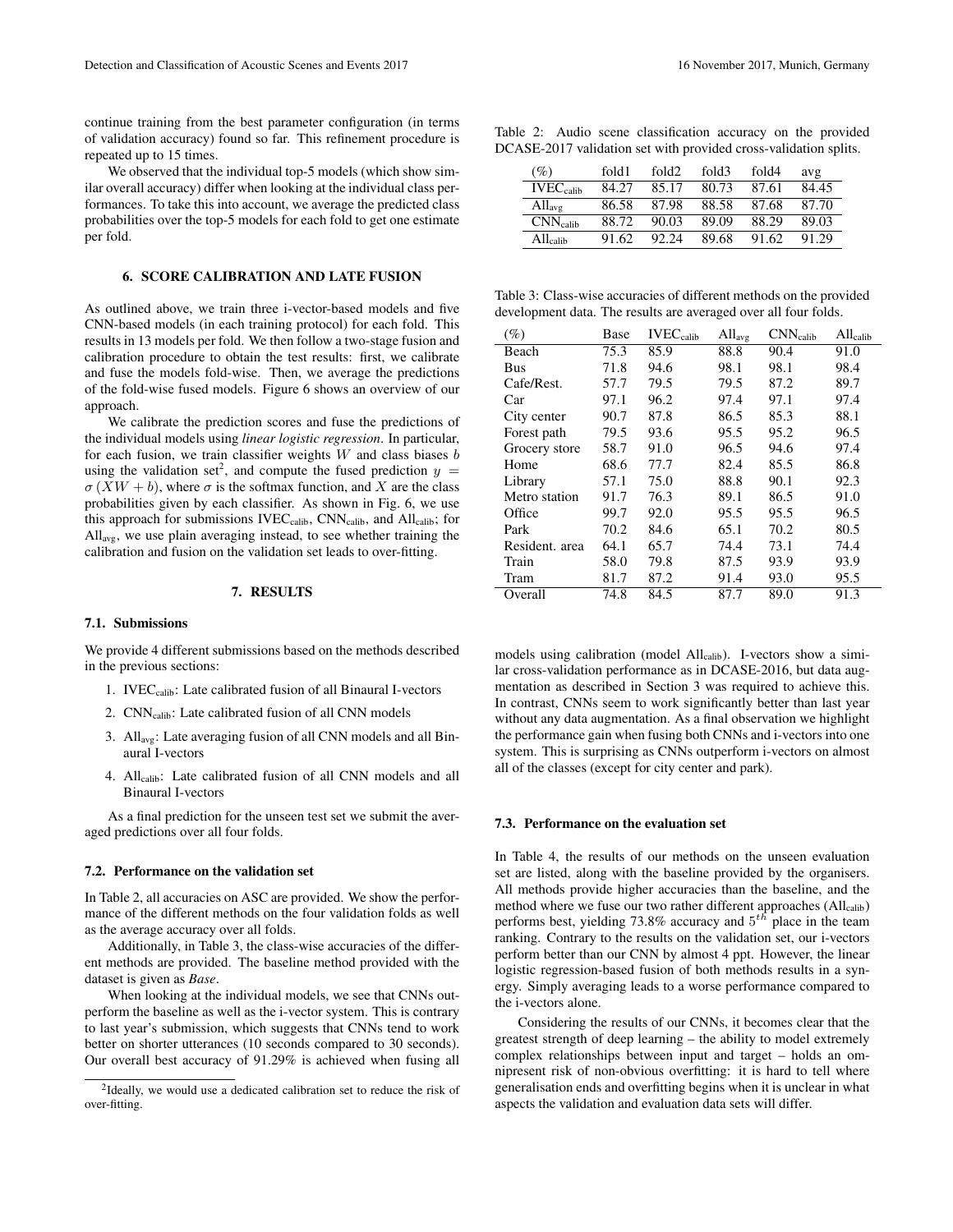

Figure 1: Overview of fusion schemes used for our submissions.

Table 4: Accuracies of the different methods on the evaluation data set, compared to the provided baseline.

| (%)                      | Base IVEC <sub>calib</sub> All <sub>avg</sub> CNN <sub>calib</sub> All <sub>calib</sub> |      |      |      |
|--------------------------|-----------------------------------------------------------------------------------------|------|------|------|
| Evaluation $61.0$ $68.7$ |                                                                                         | 66.8 | 64.8 | 73.8 |

#### 8. CONCLUSION

This short report has described how we extended and optimized our DCASE-2016 ASC approach in order to address the challenges of the 2017 DCASE ASC task – in particular, the short duration of provided audio snippets. The results on the provided DCASE-2017 data again show that the fusion approach seems superior to simpler classification models.

Generally, classification accuracies around 90% in a hard 15 class discrimination task such as this, where humans, under similar conditions, achieve recognition rates around 50% (at least according to a test we ran with students at our university, using the  $DCASE-2016$  listening test infrastructure<sup>3</sup>) seem surprisingly high. The lower results on the new evaluation data confirm our initial concerns regarding overfitting.

# 9. ACKNOWLEDGMENTS

This work was partly supported by the Austrian Ministry for Transport, Innovation and Technology, the Ministry of Science, Research and Economy, and the Province of Upper Austria in the frame of the COMET center SCCH. We also gratefully acknowledge the support

 $3$ http://www.cs.tut.fi/sqn/arg/dcase2016/ task-acoustic-scene-classification.

Thanks to the DCASE organizers for their help!

of NVIDIA Corporation with the donation of a Titan X GPU used for this research.

#### 10. REFERENCES

- [1] H. Eghbal-Zadeh, B. Lehner, M. Dorfer, and G. Widmer, "Cpjku submissions for dcase-2016: A hybrid approach using binaural i-vectors and deep convolutional neural networks," *IEEE AASP Challenge on Detection and Classification of Acoustic Scenes and Events (DCASE)*, 2016.
- [2] A. Kanagasundaram, R. Vogt, D. B. Dean, S. Sridharan, and M. W. Mason, "I-vector based speaker recognition on short utterances," in *Proc. of the 12th Annual Conference of the International Speech Communication Association*. International Speech Communication Association (ISCA), 2011.
- [3] A. Mesaros, T. Heittola, A. Diment, B. Elizalde, A. Shah, E. Vincent, B. Raj, and T. Virtanen, "DCASE 2017 challenge setup: Tasks, datasets and baseline system," in *Proceedings of the Detection and Classification of Acoustic Scenes and Events 2017 Workshop (DCASE2017)*, November 2017.
- [4] M. Brookes, "Voicebox: Speech Processing Toolbox for Matlab," Website, 1999, available online at http://www.ee.ic.ac. uk/hp/staff/dmb/voicebox/voicebox.html; visited on November 1st, 2013.
- [5] H. Eghbal-zadeh, B. Lehner, M. Dorfer, and G. Widmer, "A hybrid approach with multi-channel i-vectors and convolutional neural networks for acoustic scene classification," *arXiv preprint arXiv:1706.06525*, 2017.
- [6] A. O. Hatch, S. S. Kajarekar, and A. Stolcke, "Within-class" covariance normalization for svm-based speaker recognition." in *INTERSPEECH*, 2006.